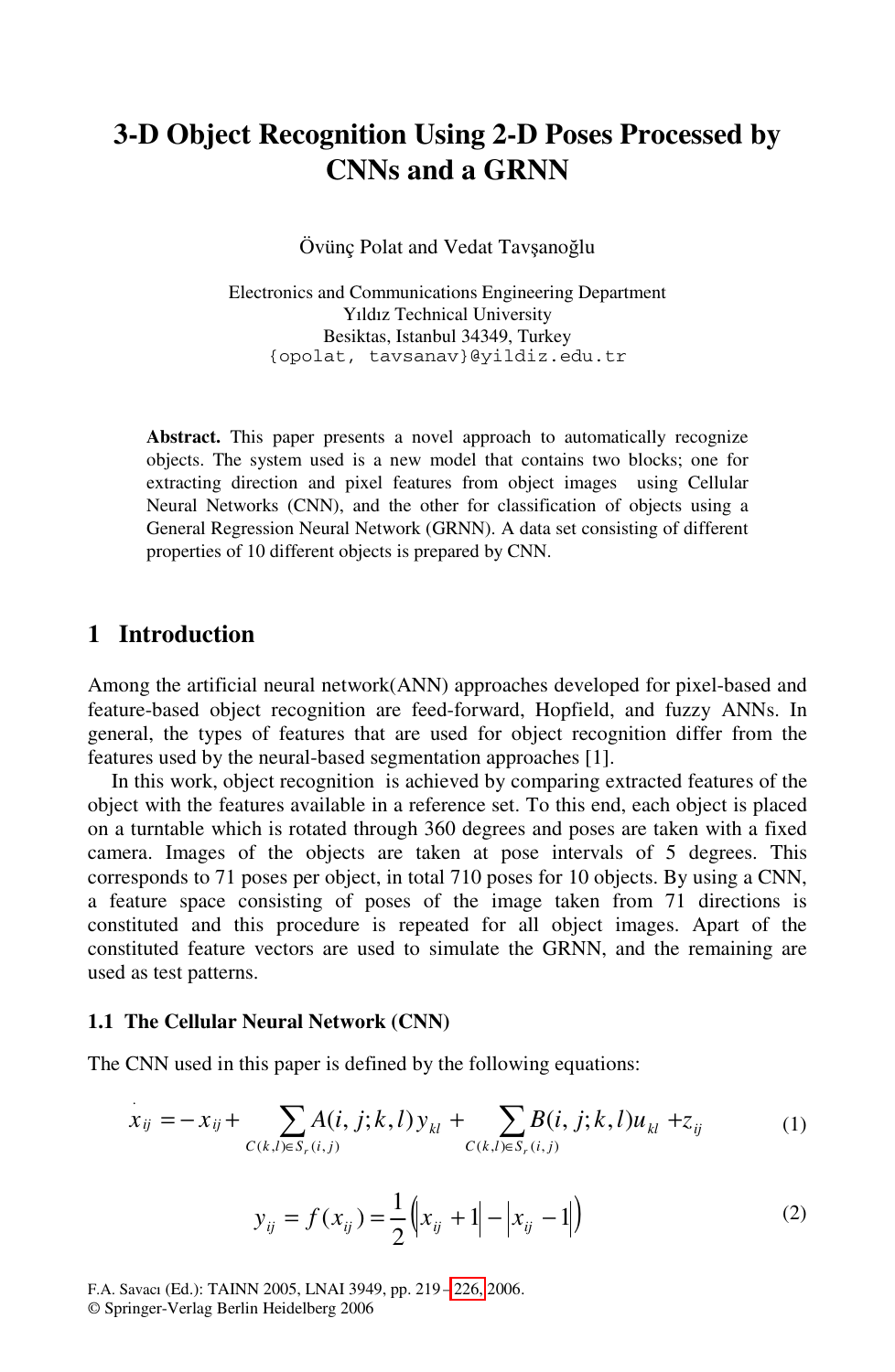where:

 $x_{ii}$  is the state of cell  $C(i,j)$ 

 $u_{ii}$  is the input of cell C(i,j)

 $y_{ii}$  is the output

A is the feedback template B is the control or input template  $\bar{z}$  is the threshold of cell  $C(i,j)$ 

In this paper the A and B templates used are of dimension  $3x3$  [2] and here eqn.(1) is solved using the rastering algorithm [3].

In the literature there are a number of papers that used feature extraction for character recognition. In [4] CNN-Gabor filters were used to extract orientation information from hand-written characters. In [5] various templates were used and the decision was taken on a basis of how many pixels remain black after processing and also the position of these black pixels were taken into account.

## **1.2 Artificial Neural Network**

In this work, both multilayer perceptron(MLP) and radial basis function neural networks (RBFNN) are employed. Among all results, the best results are obtained by using the general regression neural network(GRNN) which is a kind of RBFNN. The GRNN model developed by Specht [6] is a powerful regression tool with a dynamic network structure whose network training speed is extremely fast. Due to the simplicity of the network structure and its implementation, it has been widely applied to a variety of fields including image processing. Specht [7] addressed the basic concept of inclusion of clustering techniques in the GRNN model.

# **2 The Realization of the System for Object Recognition**

Fig. 1 shows the system for object recognition using a CNN and a GRNN. The system used is a new model that contains two blocks: one for extracting direction and pixel features from object images using a CNN, and the other for classification of objects using a GRNN.



**Fig. 1.** System for object recognition using a CNN and a GRNN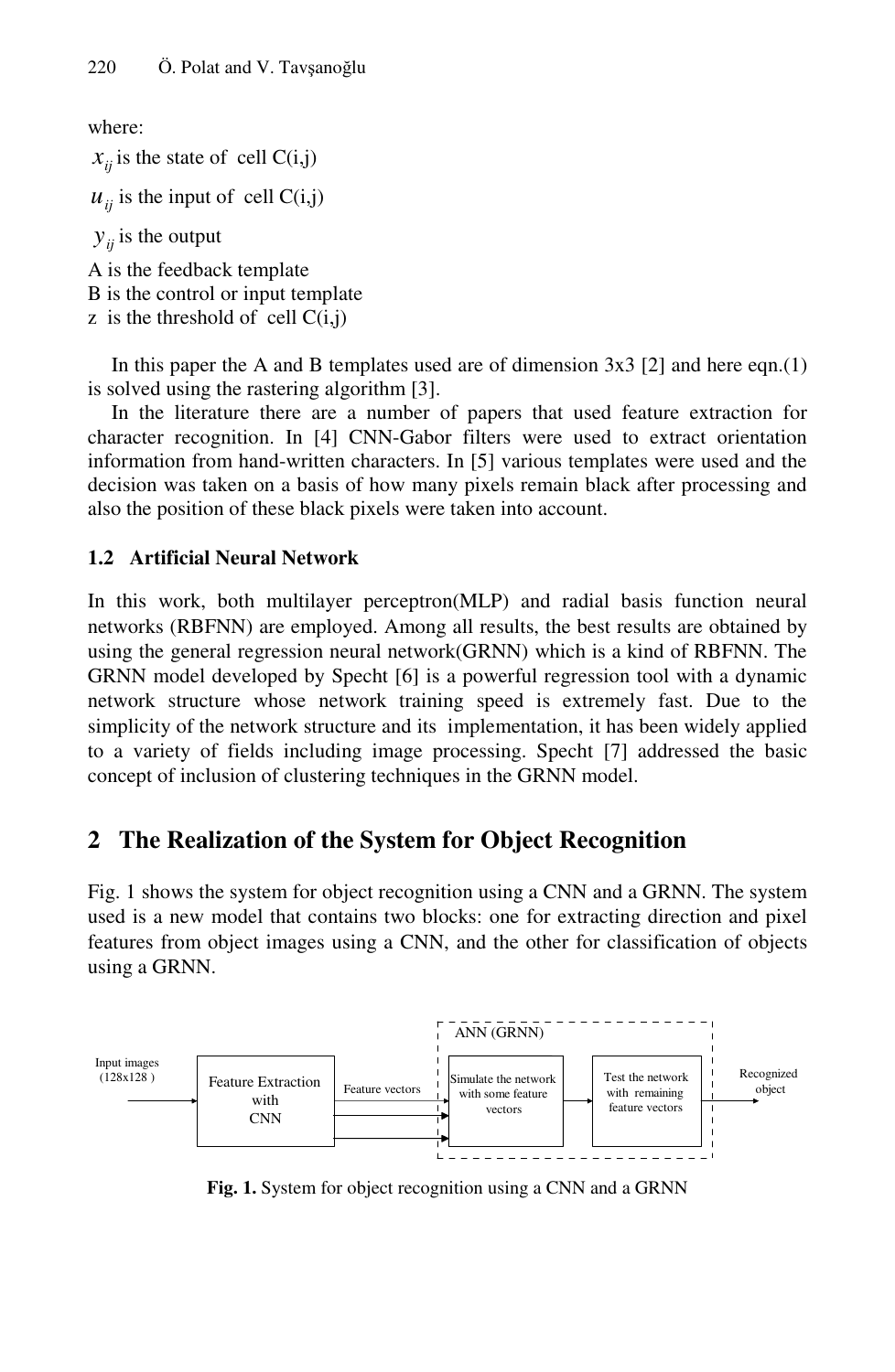#### **2.1 Feature Extraction from the Object Images**

In this work, a CNN is used for feature extraction from the input images obtained from the object to be recognized. Edge detection templates are applied to the input images which are converted to gray level and the number of pixels between the levels 0.4-0.8 of the image obtained is determined as a feature. Then the "Horizontal skeleton from the right" template is applied and this time the number of pixels equal to 1 and between 0.4-0.8 are determined as two different features. Also "Horizontal skeleton from the left", "Vertical skeleton from the bottom" and "Vertical skeleton from the top" templates are applied to the edge detected image and the number of pixels between 0.4-0.8 are determined as three different features. Thus, a feature vector consisting of six different features of the input images is obtained. Now the application of horizontal and vertical templates yields the components of the object images at that direction. The templates used for feature extraction from the input images are given as follows :

$$
A = \begin{bmatrix} 0 & 0 & 0 \\ 0 & 1 & 0 \\ 0 & 0 & 0 \end{bmatrix}, B = \begin{bmatrix} -1 & -1 & -1 \\ -1 & 8 & -1 \\ -1 & -1 & -1 \end{bmatrix}, z = -1, \text{ (Edge detection)}
$$
  
\n
$$
A = \begin{bmatrix} 0 & 0 & 0 \\ 0 & 3 & 0 \\ 0 & 0 & 0 \end{bmatrix}, B = \begin{bmatrix} 0.5 & 0 & 0.125 \\ -0.5 & 0.5 & -0.5 \\ 0.5 & 0 & 0.125 \end{bmatrix}, z = -1 \text{ (Horizontal skeleton from the left)}
$$
  
\n
$$
A = \begin{bmatrix} 0 & 0 & 0 \\ 0 & 3 & 0 \\ 0 & 0 & 0 \end{bmatrix}, B = \begin{bmatrix} 0.125 & 0 & 0.5 \\ -0.5 & 0.5 & -0.5 \\ 0.125 & 0 & 0.5 \end{bmatrix}, z = -1 \text{ (Horizontal Sketch from the right)}
$$
  
\n
$$
A = \begin{bmatrix} 0 & 0 & 0 \\ 0 & 3 & 0 \\ 0 & 0 & 0 \end{bmatrix}, B = \begin{bmatrix} 0.5 & -0.5 & 0.5 \\ 0 & 0.5 & 0 \\ 0.125 & -0.5 & 0.125 \end{bmatrix}, z = -1 \text{ (Vertical skeleton from the top)}
$$
  
\n
$$
A = \begin{bmatrix} 0 & 0 & 0 \\ 0 & 3 & 0 \\ 0 & 0 & 0 \end{bmatrix}, B = \begin{bmatrix} 0.125 & -0.5 & 0.125 \\ 0 & 0.5 & 0 \\ 0.5 & -0.5 & 0.5 \end{bmatrix}, z = -1 \text{ (Vertical skeleton from the bottom)}
$$

#### **2.2 Recognition with GRNN**

The feature vector, obtained by extracting features from ten object images by CNNs, is used to simulate and test the GRNN. In the simulation of GRNN, different number of poses from the original data set with different rotation intervals are selected as the reference poses. The remaining images in the data set are used to test the network. This procedure is shown in Figure 2.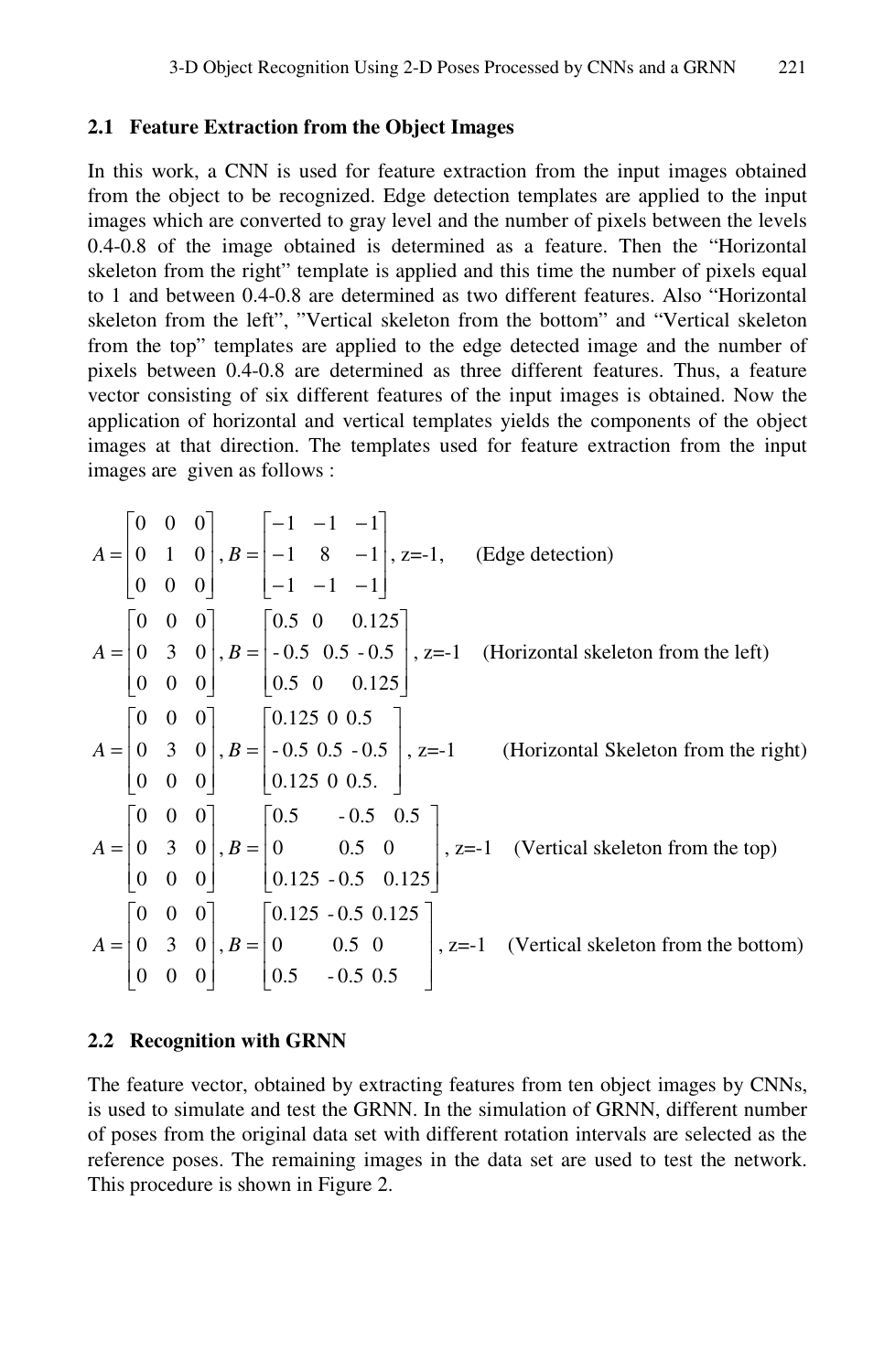

**Fig. 2** Grouping of the database

# **3 Simulation and Results**

For the experiments we are currently using images of the Columbia image database. Columbia Object Image Library (COIL-100) is a database of color images of 100 objects. We selected the 10 objects from the data set shown in Figure 3. The objects



**Fig. 3.** 10 objects used the simulate recognition system



**Fig. 4.** The image sequence of object-6 in database with rotations  $0^{\circ}$  to  $25^{\circ}$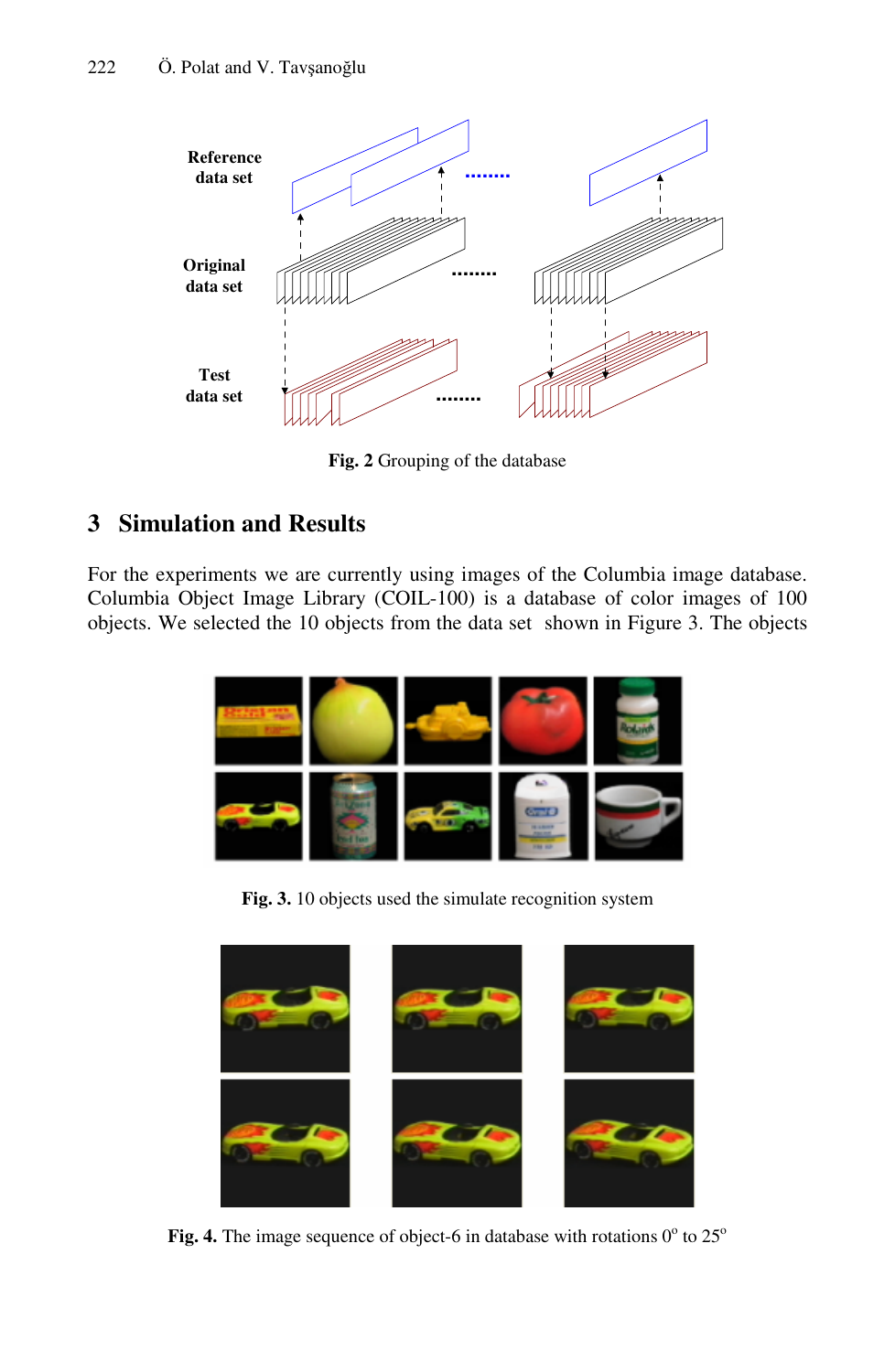were placed on a motorized turntable against a black background. The turntable was rotated through 360 degrees to vary object pose with respect to a fixed color camera. Images of the objects were taken at pose intervals of 5 degrees. This corresponds to 72 poses per object. The images were size normalized.[8]. We take image sequences of 71 images of each of the selected objects. Figure 4 shows the frames with rotations  $0^{\circ}$  to 25 $^{\circ}$  in the object-6 data set from COIL100.

The images obtained by applying "edge detection", "horizontal skeleton from the right" and "vertical skeleton from the bottom" templates to the pose of the object taken at  $0^{\circ}$  rotation is given in Figure 5.



**Fig. 5.** Extracting features from object-6 with CNN a) Edge detection, b) Horizontal Skeleton from the right, c)Vertical skeleton from the bottom

As described above, different number of poses from the original data set with different rotation intervals are selected as reference poses. In this step, a code for every object is given to the GRNN target values. In Table 1, 10,18 and 35 poses from the original data set with  $35^\circ$ ,  $20^\circ$  and  $10^\circ$  rotation intervals, respectively are selected as the reference poses. The remaining images in the data set are used to test the network.

In Table 2, the accuracy of the test results obtained by using 35 poses taken with 10<sup>°</sup> rotation intervals for the ten objects considered are given.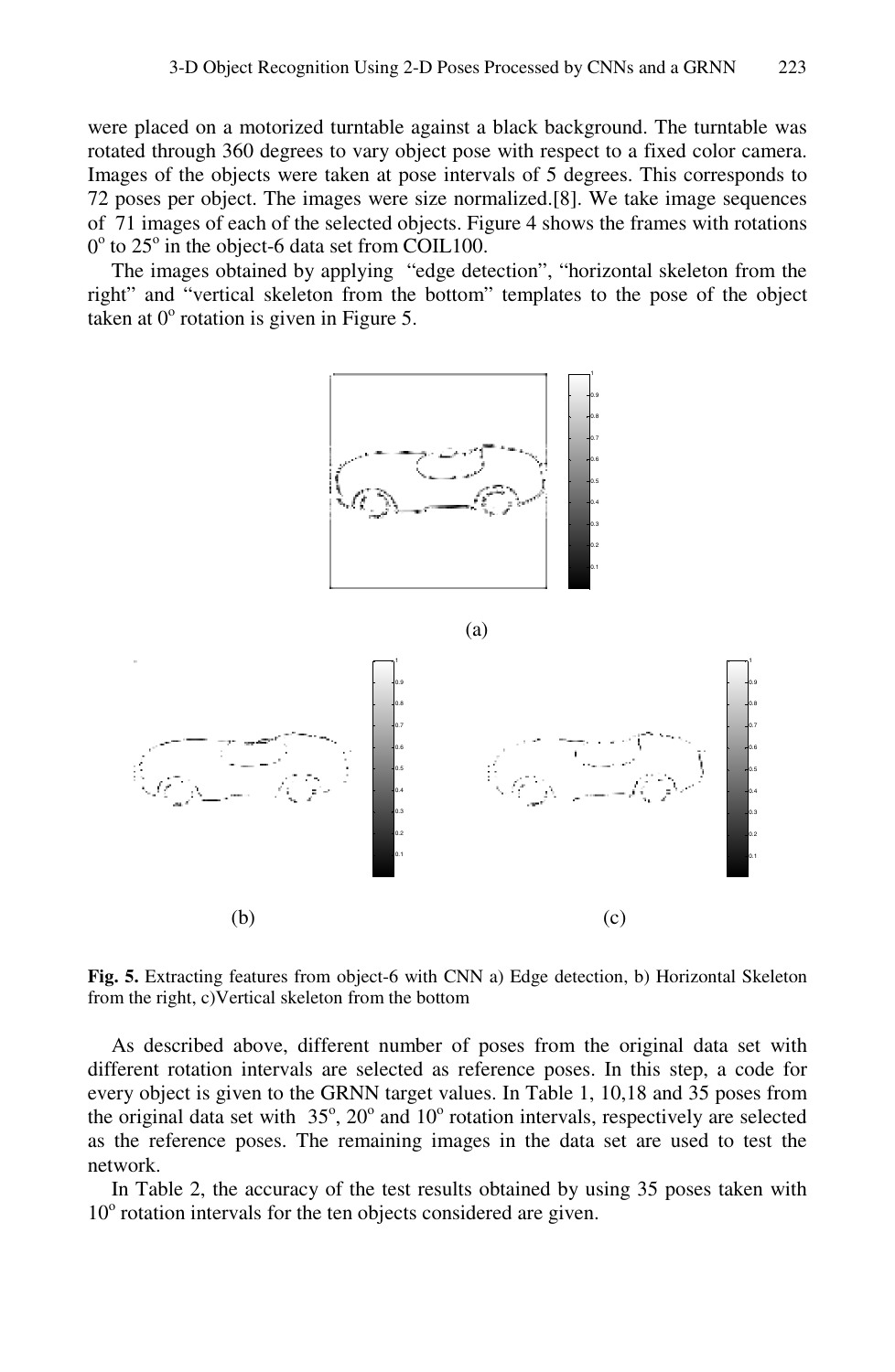| Number of reference images                                                                                                                                                               | Recognition rate of the test set |  |  |  |
|------------------------------------------------------------------------------------------------------------------------------------------------------------------------------------------|----------------------------------|--|--|--|
| 10 poses from original data set with $35^{\circ}$<br>rotation intervals are selected as the reference<br>poses. The remaining 61 images in the data set are<br>used to test the network. | % 82,13                          |  |  |  |
| 18 poses from original data set with $20^{\circ}$<br>rotation intervals are selected as the reference<br>poses. The remaining 53 images in the data set are<br>used to test the network. | %86,42                           |  |  |  |
| 35 poses from original data set with $10^{\circ}$<br>rotation intervals are selected as the reference<br>poses. The remaining 36 images in the data set are<br>used to test the network. | %89,17                           |  |  |  |

**Table 1.** Number of reference images and corresponding recognition rates

|  |  | Table 2. Recognition rates of objects |
|--|--|---------------------------------------|
|--|--|---------------------------------------|

|                                                                                                            |  |  |  |  |  | Obj1   Obj2   Obj3   Obj4   Obj5   Obj6   Obj7   Obj8   Obj9   Obj10   Average |
|------------------------------------------------------------------------------------------------------------|--|--|--|--|--|--------------------------------------------------------------------------------|
| Recog. rate   % 97,2   % 100   % 97,2   % 100   %80,6   %72,2   % 100   % 55,5   % 97,2   % 91,6   % 89,17 |  |  |  |  |  |                                                                                |

As can be seen from Table 2, recognition rate is low only for the ones that are similar. Because of the similarities between object 6 and 8, recognition rate for these objects decrease with the decrease in the number of reference poses. In order to increase the recognition rate, new features are added to the feature vector and the GRNN is again simulated and tested. In the processing with CNN, gray level images are converted to binary images and edge detection process is carried out.

**Table 3.** Number of reference images and corresponding recognition rates after adding new features

| Number of reference images                                                                                                                                                               | Recognition rate of the test set |
|------------------------------------------------------------------------------------------------------------------------------------------------------------------------------------------|----------------------------------|
| 10 poses from original data set with $35^{\circ}$ rotation<br>intervals are selected as the reference poses. The<br>remaining 61 images in the data set are used to test<br>the network. | % 87.21                          |
| 18 poses from original data set with $20^{\circ}$ rotation<br>intervals are selected as the reference poses. The<br>remaining 53 images in the data set are used to test<br>the network. | %91.32                           |
| 35 poses from original data set with $10^{\circ}$ rotation<br>intervals are selected as the reference poses. The<br>remaining 36 images in the data set are used to test<br>the network. | %94,17                           |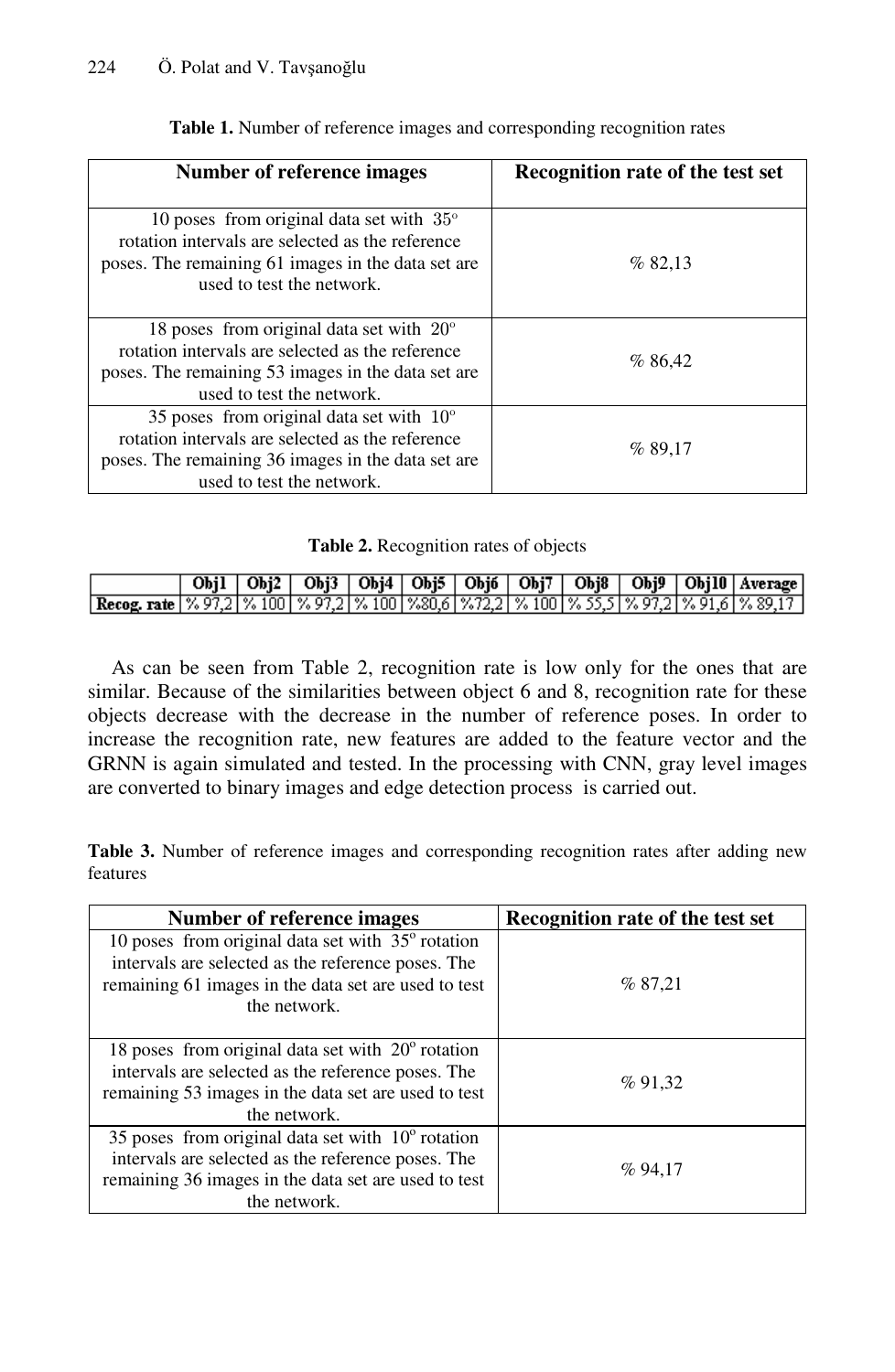Then the "Horizontal skeleton from the right" and "Vertical skeleton from the bottom" templates are applied to the edge detected images and this time the number of pixels between 0.1-0.3 are determined as two different features. Thus, feature vector consisting eight different features of the input images is obtained. The test results of the simulated network with new features vector is given in Table 3.

Also in Table 4 the accuracy of the test results obtained by using 35 poses taken with  $10^{\circ}$  rotation intervals for the ten objects considered are given.

#### **Table 4.** Recognition rates of objects after adding new features

|                                                                                                     |  |  |  |  |  | Obj1   Obj2   Obj3   Obj4   Obj5   Obj6   Obj7   Obj8   Obj9   Obj10   Average |
|-----------------------------------------------------------------------------------------------------|--|--|--|--|--|--------------------------------------------------------------------------------|
| Recog. rate   %97,2   %100   %100   %100   %100   % 80,56   %100   % 75   %91,67   % 97,2   % 94,17 |  |  |  |  |  |                                                                                |

As can be seen from Tables 3 and 4 the recognition rate in the test process increases after adding new features to the features vector. Also recognition rate in the test process varies with different spread(*width of the kernel in GRNN)* values. Depending on the number of reference poses, spread value can be determined in order to increase recognition rate.

### **4 Conclusion**

In this work, a model is designed for 3D object recognition using 2D poses processed by CNNs where the recognition is achieved by a GRNN. The application is carried out for 10 objects and high recognition rate is obtained. When the number of objects is increased or similar objects are chosen for recognition, extraction of diagonal or convex components with CNNs procedure or choosing pixels between different intervals as input can help to increase the recognition rate.

## **References**

- 1. M. Egmont-Petersen, D. de Ridder, H. Handels. : Image processing with neural networks a review. The Journal of the Pattern Recognition Society, Vol. 35, No. 10, pp. 2279-2301, (2002).
- 2. Chua, L.O., Roska,T.: Cellular Neural Networks & Visual Computing. Cambridge University Press (2002).
- 3. Saatci,E., Tavsanoglu,V. : On the optimal choice of integration time-step for raster simulation of a CNN for gray level image processing. Circuits and Systems, ISCAS (2002). IEEE International Symposium on, Volume:1, Pages:I-625 - I-628, (26-29 May 2002).
- 4. Saatci, E., Tavsanoglu, V.: Multiscale handwritten character recognition using CNN image filters. Neural Networks, 2002. IJCNN '02. Proceedings of the 2002 International Joint Conference on , Volume: 3 , Pages:2044 – 2048,( 12-17 May 2002).
- 5. Salermo, M., Sargeni, F., Bonaiuto, V., Favero, F.M. : Multifont character recognition by 9/spl times/9 DPCNN board. Circuits and Systems, 1997. Proceedings of the 40th Midwest Symposium on , Volume: 2 , Pages:1338 – 1341,( 3-6 Aug. 1997).